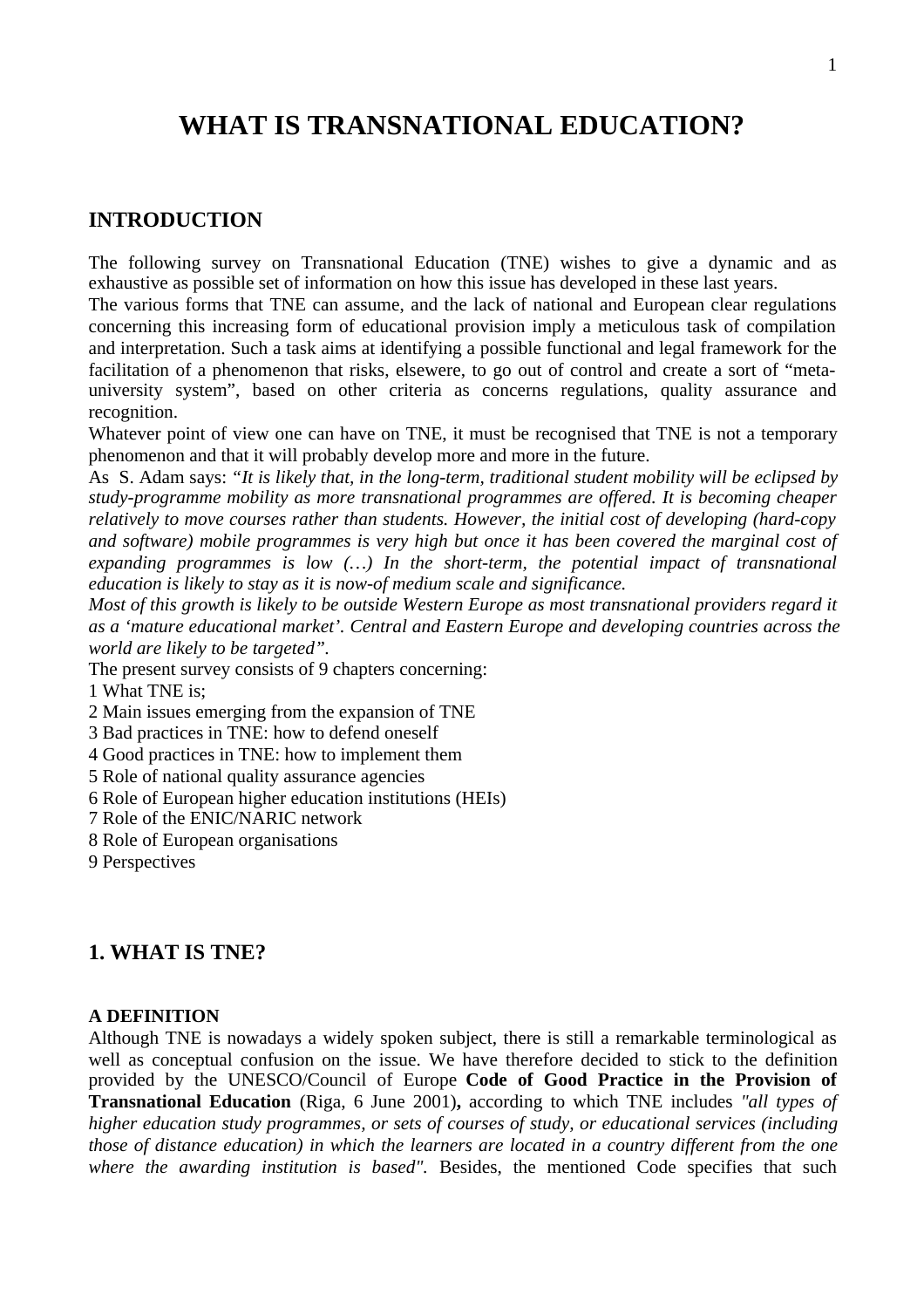programmes may belong to the educational system of a country different from the one in which they are offered or may be offered independently of any national system.

Therefore, Transnational Education implies crossing the borders of national higher education systems; it usually falls within the category of Non-official Higher Education, which in its turn is defined as *"all forms of higher education activities operating in parallel to and outside the official higher education system of the host country"*. This means that Non-official Education operates only outside the official context in the host country, and that TNE may operate both in and outside such a context.

### **COMMON FORMS OF TNE:**

1. Franchising: the process whereby a higher education institution (franchiser) from a certain country grants another institution (franchisee) in another country the right to provide the franchiser's programmes/qualifications in the franchisee's host country, irrespective of the students' provenance (from the first, the second or any other country):

- in many cases, the franchisee only provides the first part of the educational programme, which can be recognised as partial credits towards a qualification at the franchiser's in the context of a "programme articulation";
- the franchisee is not always recognised in the host country, even if the franchiser's programmes/qualifications delivered in the home country are recognised in the host country.

2. Programme articulations: inter-institutional arrangements whereby two or more institutions agree to define jointly a study programme in terms of study credits and credit transfer, so that students pursuing their studies in one institution have their credits recognised by the other in order to continue their studies ("twinning programmes", "articulation agreements", etc.). These may -or may not- lead to joint or double degrees.

3. Branch campus: a campus established by a higher education institution from one country in another country (host country) to offer its own educational programmes/qualifications, irrespective of the students' provenance:

- the arrangement is similar to franchising, but the franchisee is a campus of the franchiser;
- the notes on franchising apply here as well.

4. Off-shore institution: an autonomous institution established in a host country but saying to belong, in terms of its organisation and educational contents, to the education system of some other country, without having a campus in the pretended mother country:

- seldom recognised in the host country;
- some are accredited by regional or national accrediting commissions in the USA (which are often said to be the mother country);
- some may have articulation agreements with other educational institutions in the country to which they say to belong to.

5. Large corporations: they are usually parts of big transnational corporations and organise their own higher education institutions or study programmes offering qualifications which do not belong to any national system of higher education;

6. International institutions: institutions offering so-called "international" programmes/ qualifications which actually do not refer to any specific education system:

- may have branch campuses in several countries;
- seldom recognised in host countries;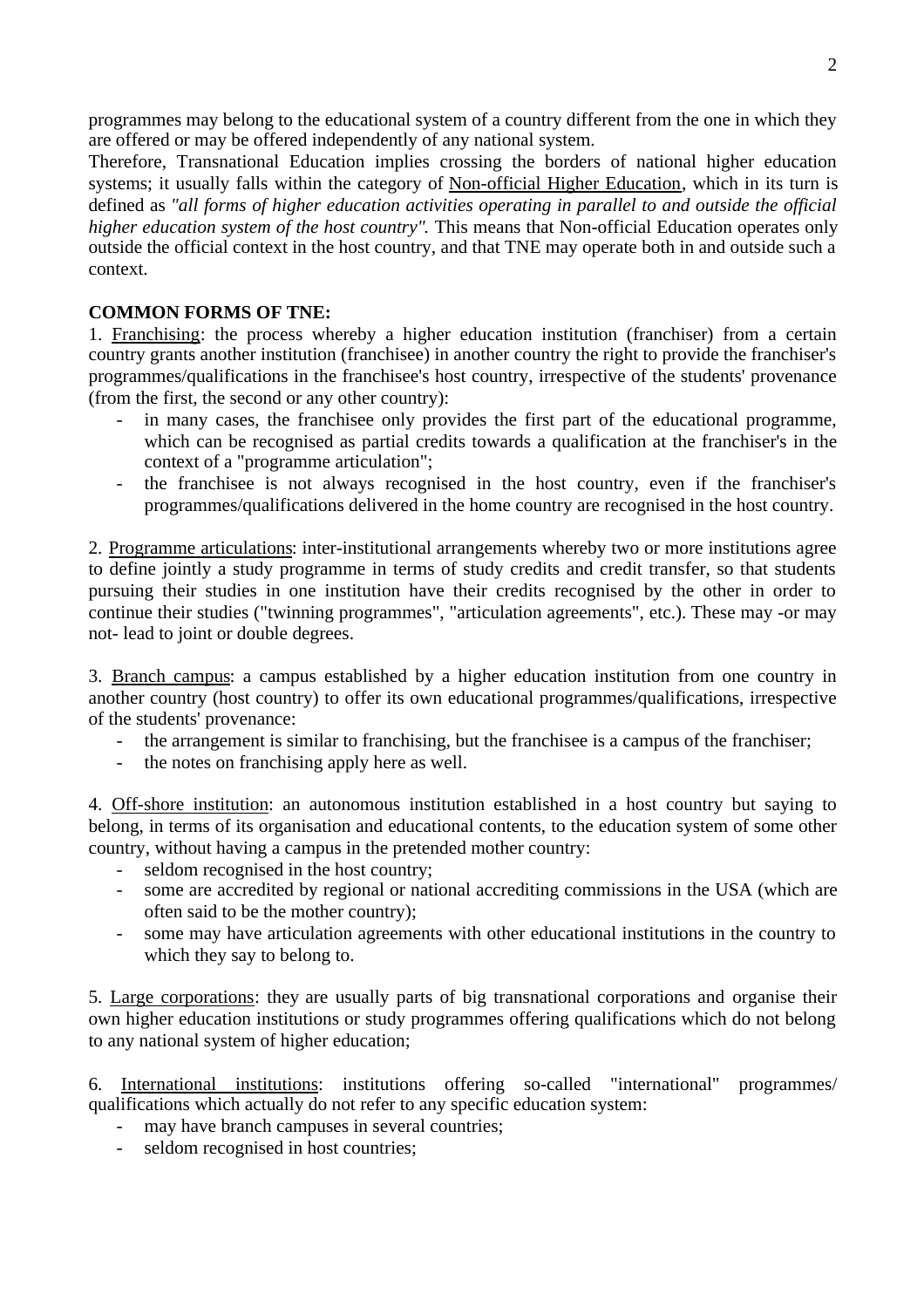may be accredited by a national accrediting body in the USA, or have articulation agreements with American or British universities (the UK and USA being the countries from whose education systems these institutions more often draw for inspiration).

7. Distance Learning arrangements and virtual universities, where the learner is provided with course material via post or web-based solutions, and self administers the learning process at home. There is a growing number of such institutions, whose programmes/ qualifications may -or may not- belong to the higher education system of a particular country.

# **2. MAIN ISSUES EMERGING FROM THE EXPANSION OF TNE**

### **REGULATION**

The essential issue concerning TNE is that obviously there is not a general legal framework which could harmonise the different educational structures and values of TNE institutions and qualifications. While this fact may cause evaluation difficulties, at the same time it is absolutely positive because it confirms the indipendence of the single national education systems and the safeguard of the cultural identity of each State.

TNE implies the crossing of cultural, linguistic, legislative as well as national and often intercontinental borders. Since it is extremely complex to adapt and harmonise different systems working with different keys and different reference points, the main consequences are that on one hand there are excellent super- or extra-national universities that might find difficulties to expand their study courses outside the national boundries, whilst some non-recognised and fraudolent institutions (the so called "degree mills") can operate in different national contexts at the same time.

#### **Possible Solutions**

\* A European regulation framework could eradicate the "degree mills"; however, it would also enter in conflict with the single national educational systems, endangering their authonomy.

\* An interesting point to stress is that the countries with open regulatory frameworks, like Austria, the Netherlands or Norway, seem to have less problems with transnational education, because such open systems tend to absorb non-official higher education as it comes and, by officialising it, some control is acquired.

#### **QUALITY ASSURANCE**

One of the most important issues is how students can be guaranteed about adequate quality standards of both study programmes and degrees awarded through collaborative partnerships.

#### **Possible Solutions**

As Non-official higher education, TNE raises problems of transparency and quality control, since it remains outside the official system of the host country, and therefore **is not subject to its national mechanisms of quality assurance**. Two different situations may occur which are of relevance to quality assurance:

a) Franchised institution: the programmes/qualifications offered in the host country are integrated in the official system of the awarding country. In this case the awarding institution is subject to the quality assurance system in its country and the franchised/exported programmes are recognised in the original country. Although such perspective does absolutely not "solve" all problems (such as for example- academic standards and economic independency of the branch campuses).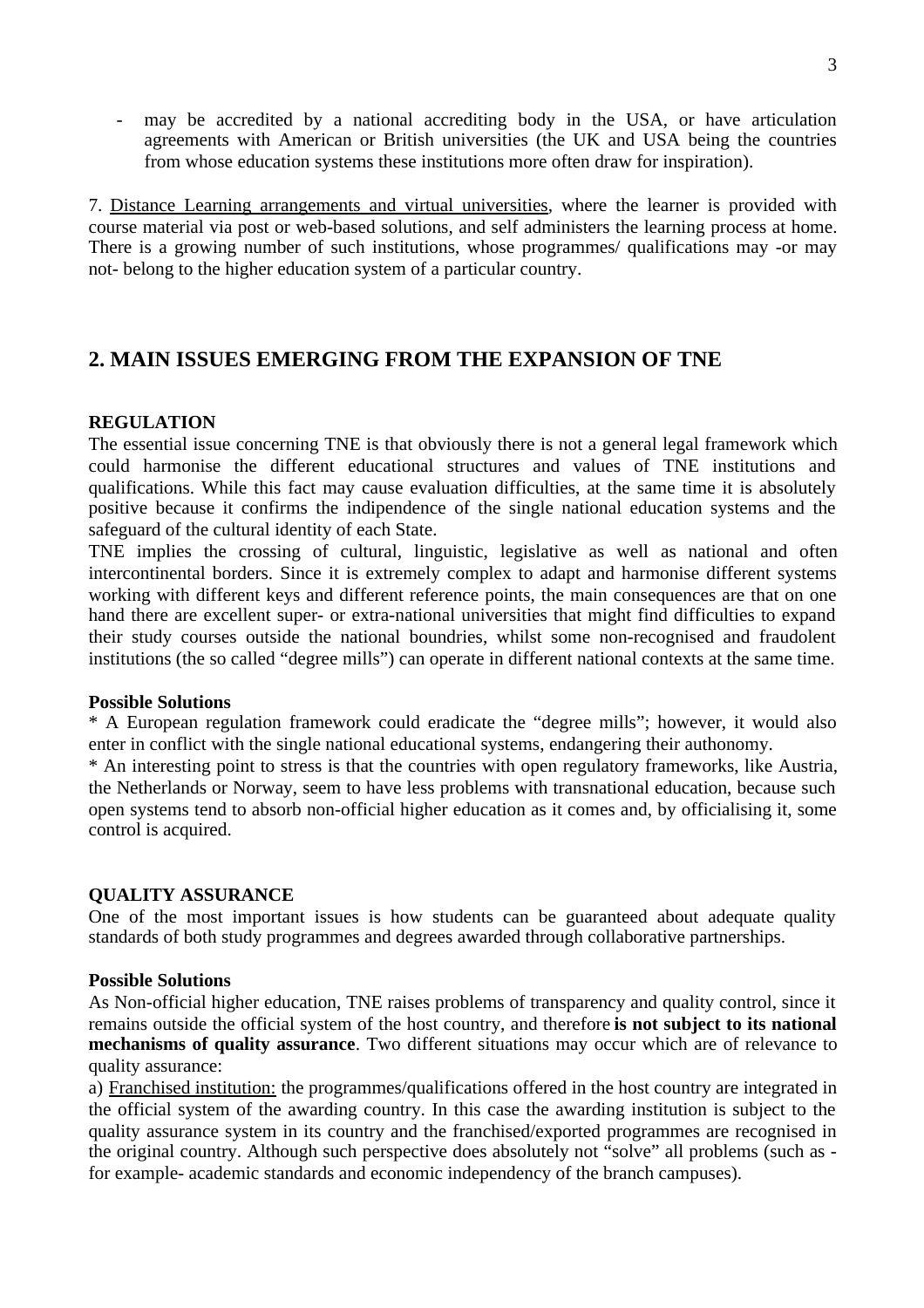Anyway, the awarding institution has the main responsibility for the quality of the qualifications provided. This, by itself, constitutes a mechanism of some safeguard of standards, because the national system (Rectors' Conference, National Agency for Quality Assurance, Government) is interested in not having its image tarnished and is therefore likely to take precautionary measures; a good example of such measures are the national codes of good practice including recommendations for the home institutions specifically devised to ensure the quality of education provided and the standards of the qualifications awarded  $({}^{1})$ .

b "International" / "offshore" institutions: the programmes/qualifications do not belong to any official system. When this is the case, the situation escapes regulation from the supplier's side, and is more fluid and prone to create problems.

Some providers are however conscious of the image problem and seek forms of legitimation for their courses, sometimes through alliances with well-established universities.

International accreditation by private agencies in thematic areas is another possibility for buying a label of quality.

The radical approach of a tight control on the operation of TNE does not seem to be convenient, because it will probably be in conflict with EU or international laws and would only postpone the problems without solving them. A better approach may be to create mechanisms and/or incentives for the submission of transnational institutions to the quality assurance procedures that apply to official higher education in the host country.

The main points associated with consumer protection are the following ones:

- Non-official transnational higher education raises problems of control as it lies outside the national systems for public accountability. It must also be remembered that the rigour (and even existence) of quality assurance systems varies considerably between different European States. The fact that education provision is part of a national recognised framework does not necessarily guarantee its quality.
- TNE providers, in addition to not being subject to any external quality assurance regime, do not necessarily have any internal quality assurance mechanisms.
- Transnational 'degree mills' sell fraudulent qualifications to ill-informed citizens.
- The Lisbon Convention only applies to qualifications awarded by recognised education providers of signatory states; therefore it does not cover all transnational education.
- What is official education in one country is not necessarily "official" in another.
- The national legal framework for regulation often creates inflexible structures that make the regulation of non-official education problematic.

The mentioned problems might be summed up in the question **"How can existing national and international quality assurance systems and devices address the quality of programmes offered by certain TNE providers?"**

At present, the trend in most European countries is that, **instead of prohibiting TNE operations, they should be subject to some system of control.**

l

<sup>(</sup> 1 ) A few examples of national codes of good practice:

UK: Code of Practice for Overseas Collaborative Provision in Higher Education - Higher Education Quality Council (1996); Quality Assurance Code of Practice: Collaborative Provisions - Quality Assurance Agency.

<sup>-</sup> USA : Principles of Good Practice for Educational Programs for Non-U.S. Nationals - it is shared among the regional institutional accrediting bodies of the USA.

Australia: Code of Ethical Practice in the Offshore Provision of Education and Educational Services by Australian Higher Education Institutions - Australian Vice-Chancellors Committee.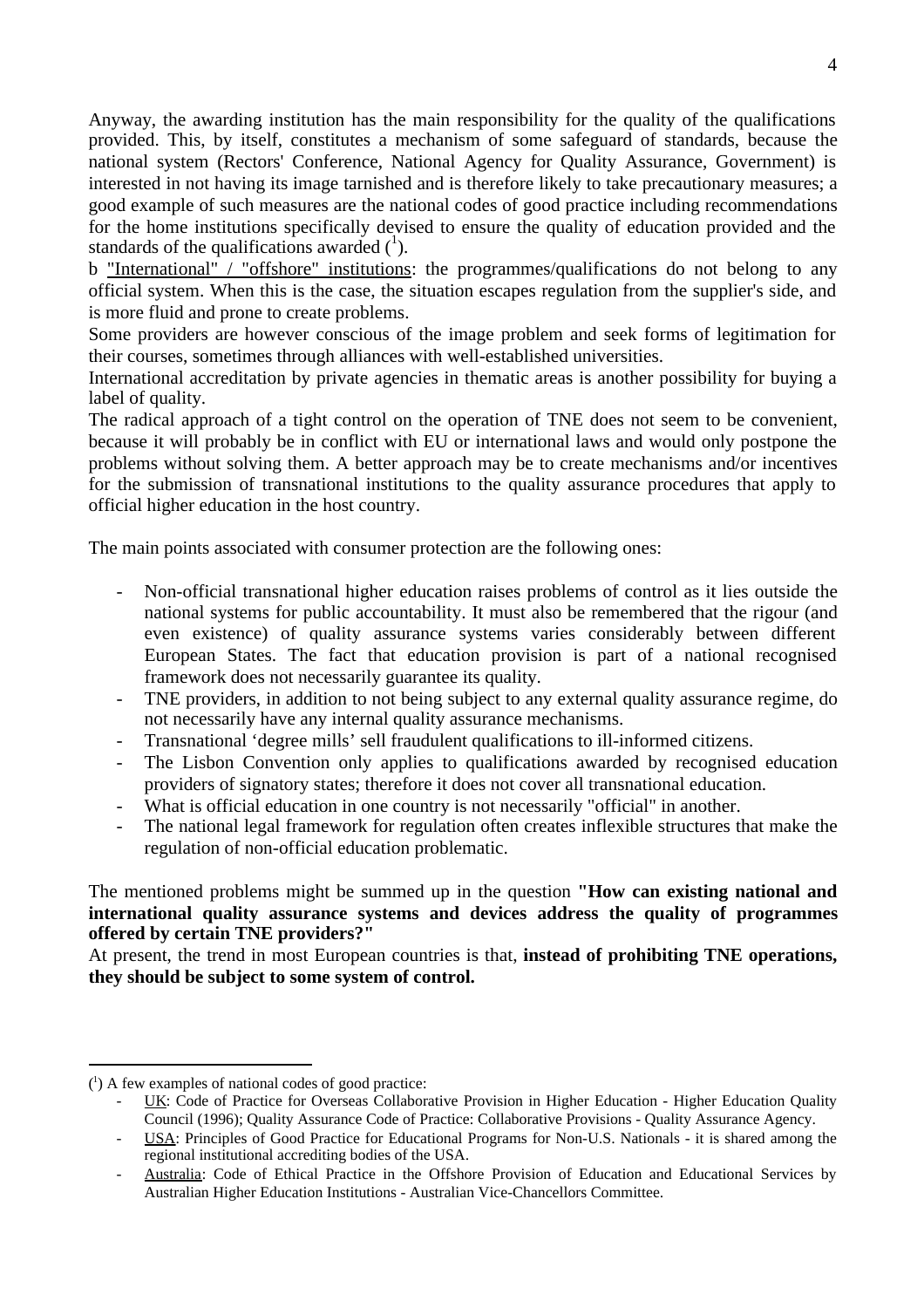### **RECOGNITION**

Who is responsible for the recognition of qualifications awarded through transnational collaborative partnerships? As said before, a supranational accreditation and recognition authority is to be avoided in respect of the principles of academic autonomy.

### **Possible Solutions**

This point relates to the transparency of certification, which can be greatly enhanced by the systematic use of the *Diploma Supplement* (DS) developed as a joint initiative of the European Commission, the Council of Europe and UNESCO/CEPES. If issuing the DS becomes a rule, it can hardly be avoided by non-official higher education institutions and the extra information provided may be of help to assess the value of the qualifications.

The basic information needed by recognition authorities in case of TNE qualifications is:

- can the recognition/accreditation of the mother institution be transferred to the franchised institution or the branch campus ?
- in what ways is it ensured that quality is the same as in the mother institution ?
- are the programmes really identical to the ones in the mother institution ?
- are the admission requirements comparable to those of the mother institution ?
- what guarantee can be given on the quality of the teaching staff?

TNE can be classified in 3 main groups according to the fact that the qualifications awarded may have **high or low chances to be recognised.**

- 1. Recognition is almost always granted:
	- Programme articulations
- 2. Recognition is sometimes granted:
	- Franchised institutions
	- Branch campuses
	- Off-shore institutions
	- Distance learning provisions
- 3. Recognition is almost never granted:
	- Non-official higher education
	- international institutions
	- corporate universities
	- virtual universities

As to **recognition legislation**, 3 main possibilities do exist:

- No legal/normative instruments exist and no "good practice" has been developed in dealing with TNE. This situation just denies any possibility of recognition for TNE qualifications.
- Legal/normative acts do exist but no "good practice" in their implementation has been developed. This situation creates, at least, a legal framework which is however relatively restrictive.
- Attempts to introduce appropriate practices have been made but without any legal basis. In this case, recognition of TNE is treated case by case.

### **3. BAD PRACTICES IN TNE PROVISION: HOW TO DEFEND ONESELF**

Most TNE problems relate to the legal status of the providing institution and the quality of the curricula. Where there is no guarantee or traditional system of reference or control, TNE is seen as problematic and therefore, suspect. Higher education experts of most European countries share the opinion that the responsibility for TNE quality assurance must be shared among several actors: the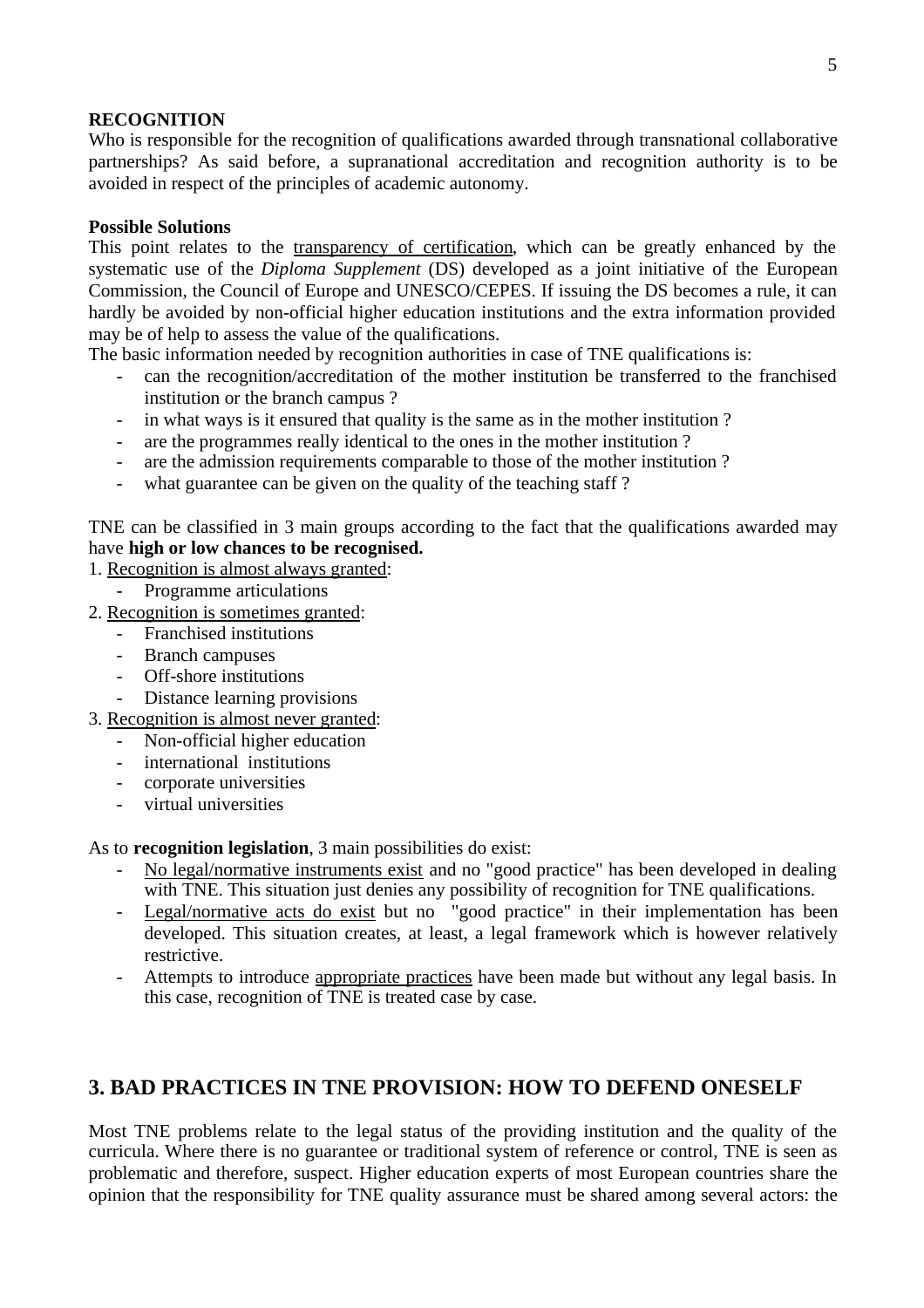national education authorities of the importing country, the providing institution, the education authorities of the exporting country, the national quality assurance agencies of both the exporting and importing country, and some sort of supranational authority (ENQA?). The basis for any possible further action is to concert national and international actions with the common objective of prohibiting degree mills, bogus and fraudulent TNE institutions and their awards by rendering such institutions illegal.

The main **negative aspects** of TNE are identified as follows:

- problems associated with non-official, unregulated higher education provisions (often franchised institutions and branch campuses) which remain outside official national quality assurance regimes, and are not subject to internal or external monitoring processes;
- consumer protection problems associated with lack of adequate information (and therefore transparency) available to potential students, employers and competent recognition authorities;
- difficulties with 'degree mills' and bogus institutions which exploit the public;
- TNE institutions may play an 'unfair' competitive role with respect to strictly regulated national providers, and cause a loss of income to home institutions;
- from the provider's point of view good quality TNE is not necessarily recognised; lack of information makes it difficult to distinguish good from bad transnational education.

# **4. GOOD PRACTICES: HOW TO IMPLEMENT THEM**

Speaking in general terms, **benefits** are seen only in the context of some future quality control system covering all types of TNE.

First of all it is evident that the phaenomenon of TNE is expanding in most European countries; therefore it must be dealt with both at national and supranational level. In the last decade of the  $20<sup>th</sup>$ century, a strong need arose for a comprehensive study on TNE in Europe; the study, as the Machado dos Santos suggested, *"should be developed with the support of the various national Rectors' Conferences, in close cooperation with the European Network for Quality Assurance (to solve the problem of quality control), with the NARIC/ENIC Network (to deal with the recognition of qualifications and with availability of transparent information to students and stakeholders)…".* It seemed also important to find *"ways to harmonise rules and to encourage good practices".* A questionnaire was submitted to the education authorities of all European countries.

Here below we are listing a few examples of "good practice" recommended by the respondents to the questionnaire:

- adoption and implementation of the UNESCO/Council of Europe code of practice;
- both signatory and non-signatory countries should apply to TNE the principles outlined in the Lisbon Convention;
- the adoption of suitable national codes like those developed by the UK and Australia;
- the use of the Diploma Supplement to provide 'transparency' and clear information about the status of the providing institution as well as the contents and use of its qualifications; all programmes should be expressed in terms of learning outcomes and levels of achievement as this clarifies their nature and application;
- a more intensive use of the ENIC/NARIC networks at national level to exchange information and advice on TNE matters;
- the increasing awareness and activities of US accreditation agencies which accredit US providers outside the USA;
- adoption of agreed definitions and terminology, for example the Council of Europe/UNESCO definition.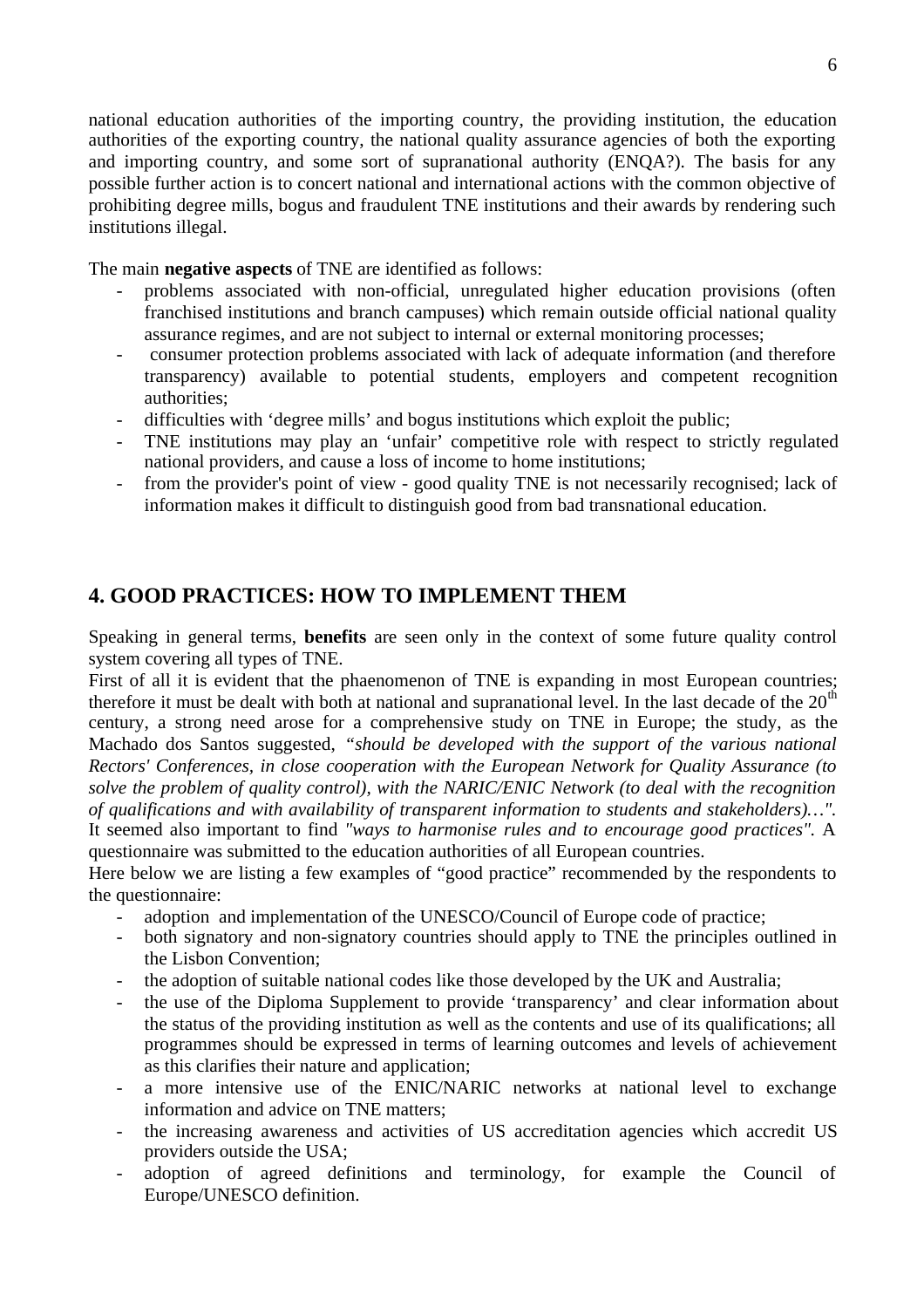# **5. ROLE OF THE NATIONAL QUALITY ASSURANCE AGENCIES**

- Monitoring the activities of imported transnational education providers;
- Liasing with providers (and countries of origin) when problems arise;
- Reporting bogus institutions to appropriate national and international authorities;
- Seeking bilateral solutions to TNE problems;
- Providing advice and information to the public associated with imported TNE.

# **6. ROLE OF THE EUROPEAN HEIs**

- Critical re-evaluation of the structure, organisation and delivery of their own national programmes in the light of the most innovative, high-quality TNE programmes. European education must be flexible and embrace new modes of delivery. This will improve European HEIs' competitiveness not only in relation to TNE but also in the world education context.
- Promotion of transnational education in the context of lifelong learning.
- Increasing the bridges and links between European academic and professional education and training. This is particularly important in the context of 'continuing professional development' where a global market exists. The focus for exported European education should concentrate on rapidly developing regions where the provision of education is underdeveloped.
- Adoption of internationally accepted mechanisms to promote transparency so as to facilitate the recognition of their programmes and qualifications. In particular, they should actively seek to converge their education systems following the Bologna model by structuring their programmes in ECTS credits and issueing the Diploma Supplement.

# **7. THE ROLE OF THE ENIC/NARIC NETWORK**

The experience of the NARIC/ENIC network on the recognition of official qualifications under the Lisbon Recognition Convention is of great importance to tackle the difficult issue of the recognition of non-official qualifications. The Convention, although restricted -in a strict legal sense- to official qualifications, provides a procedural and methodological framework that can be of value also for transnational education. This is evident in the UNESCO/CEPES code of good practice on TNE. The NARICs/ENICs -both as a network and as individual national centres- should therefore be encouraged to proceed with their work on the discussion, elaboration, and dissemination of good practices.

# **8. THE ROLE OF THE "EUROPEAN BODIES"**

An European forum should be established by the European Commission, UNESCO and the Council of Europe to:

- promote the inter-institutional exchange of information and intelligence on transnational educational policy and problems;
- formulate recommendations regarding the "internal" and "external" European dimension of transnational education;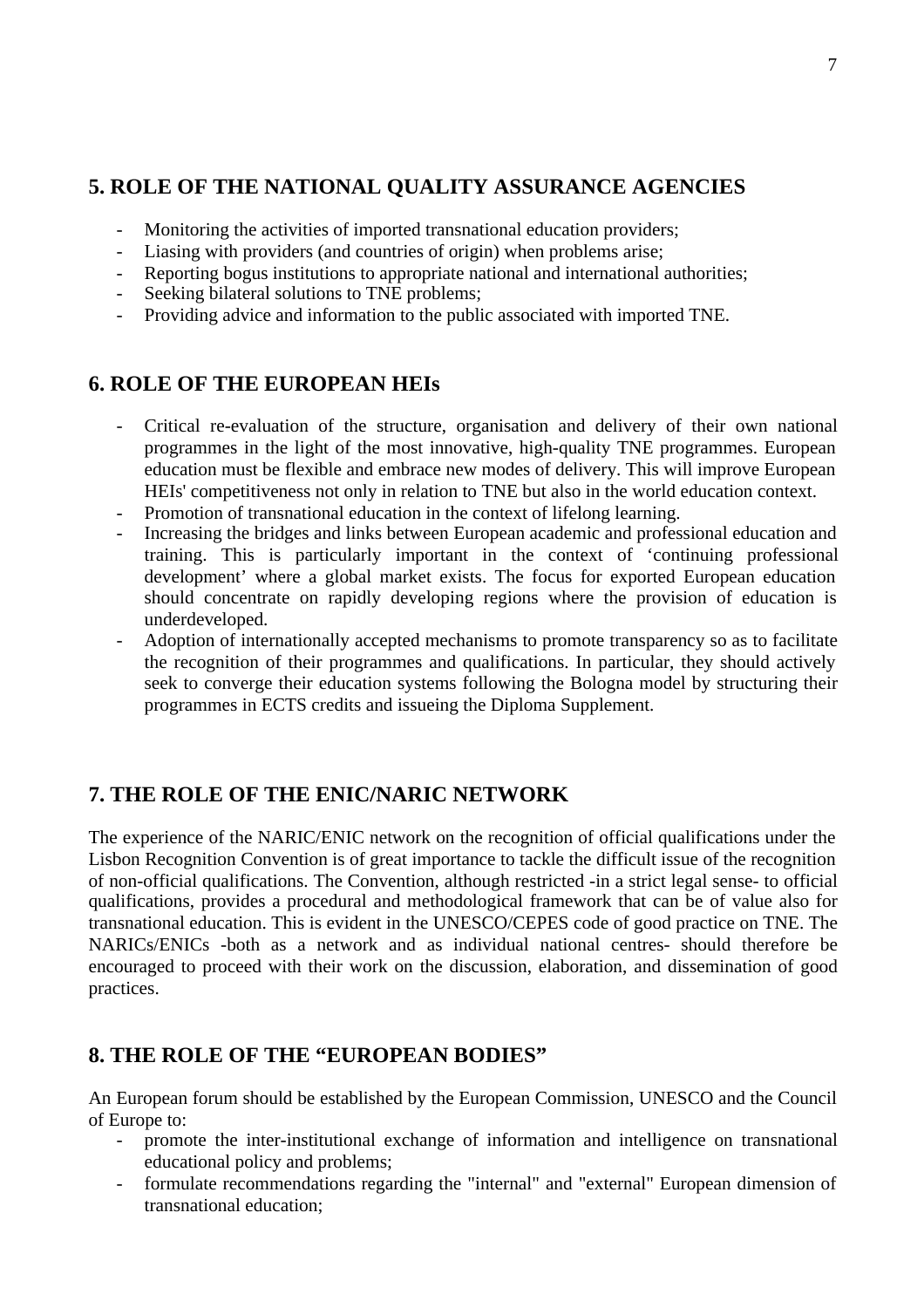- facilitate liaison between traditional higher education institutions, franchisers, franchisees, virtual universities, non-official transnational higher education providers, professional bodies and corporate providers;
- encourage staff workshops and seminars to promote good practices.

# **9. PERSPECTIVES**

Transnational education is a concrete although not fully perceived reality.

Individual European countries as well as the EU as a whole should engage in the creation of a legal and cultural framework in order to control and direct the phaenomenon of TNE; this should be done in the most articulate and flexible way, drawing also from the experience of such countries as the U.S.A., the ex-Commonwealth (in particular Australia), and others alike.

### **HOW SHOULD TNE BE**

- TNE arrangements should comply with the national legislation on higher education in both sending and receiving countries;
- academic quality and standards of TNE programmes should be at least comparable to those of the home institution as well as to those of the host country;
- TNE institutions should publish their policy and mission statements; their information should be transparent, consistent and reliable;
- staff members of TNE institutions should be proficient in terms of qualifications, teaching, research and other professional experience;

In particular, as concerns branch campuses, affiliated or franchised institutions:

- the home institution (and not the TNE unit) should be responsible for awarding the qualifications and should provide clear and transparent information through the Diploma Supplement;
- conditions for the admission of students in TNE programmes should be equivalent to those of the same or comparable programmes delivered by the awarding institution;
- the academic workload of TNE programmes should be that of comparable programmes in the awarding institution, any difference in this respect requiring a clear statement on its rationale and its consequences for the recognition of qualifications.

#### **POSITIVE ASPECTS OF TNE**

It is unquestionable that TNE:

- widens learning opportunities by providing wider choices for citizens;
- challenges traditional education systems by introducing institutional competition as well as more innovative programmes and delivery methods;
- helps to make European education more competitive;
- benefits home institutions through links with prestigious foreign institutions;
- for exporters, it is an opportunity of access to new income sources.